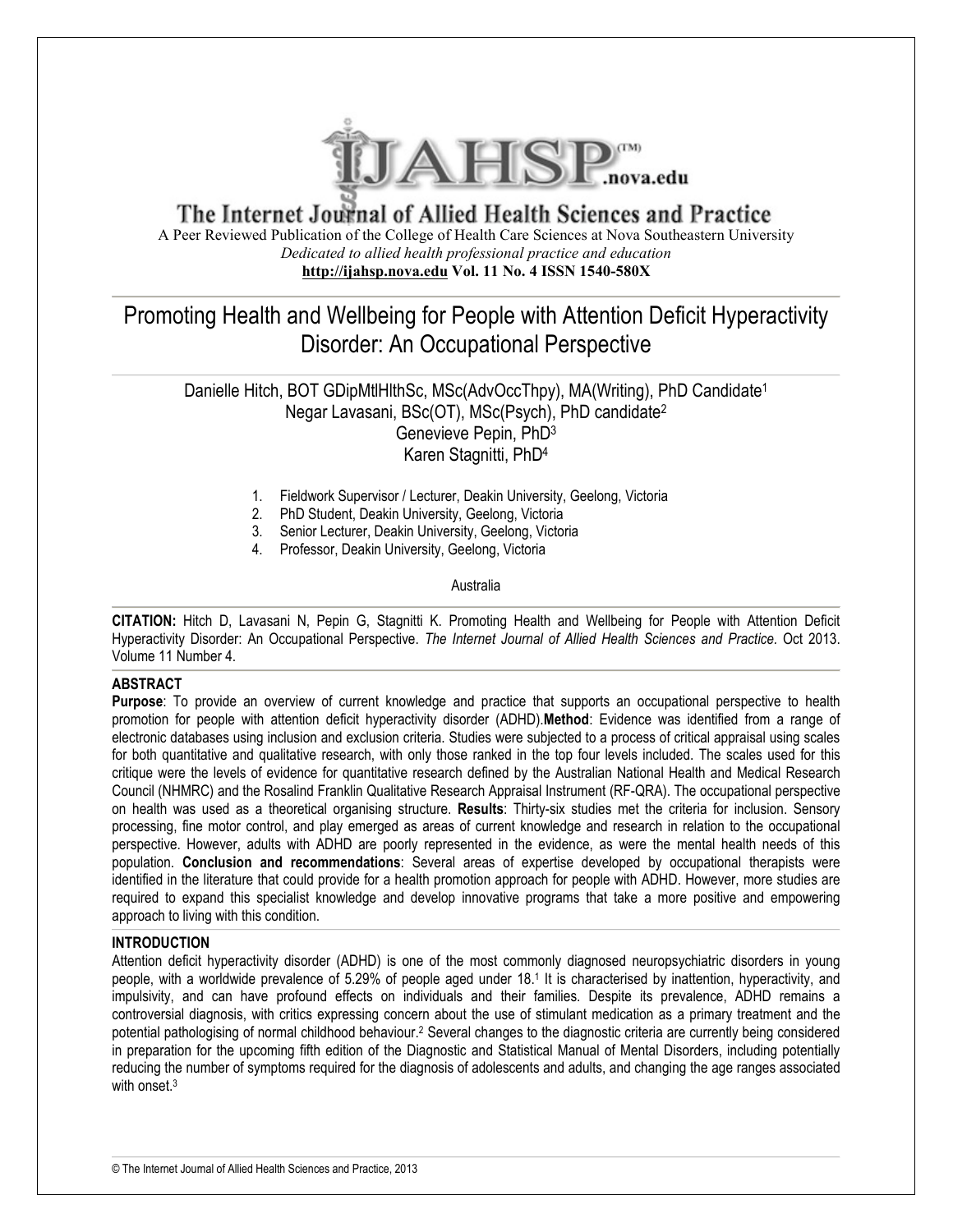Occupational therapists are often called upon to work with people with ADHD, and research around enabling these clients to more fully participate in daily life first began appearing in the late 1980s.<sup>4,5</sup> As time has passed, the profession has also begun defining its role with people with ADHD in greater detail, with increasing numbers of studies published over time.<sup>6</sup> The building momentum in this area is highlighted by the large number (n=19) of published peer-reviewed articles listed in the EBSCOHost and OTDBase databases taking an occupational perspective on ADHD since the beginning of 2010. This accounts for over half the evidence base on this topic.

Occupational therapy has a long history of using occupation to promote health, prevent illness, and meet individual needs. However, it has also been criticised for allying itself too closely with the medical paradigm, which is particularly dominant in the general discourse around ADHD.<sup>7</sup> In contrast to the medical paradigm, an occupational perspective of health emphasises the relationship between the activities that people engage in and their overall health and wellbeing.<sup>7</sup> It explores both the negative and positive impacts of occupation, with the intent of empowering people to reach their fullest potential. An occupational perspective of health is aligned with a health promotion approach, entails a commitment to "enable" rather than "treat," and assumes an active role for clients in managing their own health and wellbeing.<sup>7,8</sup>

To date, no research has been published that has adopted a health promotion approach to ADHD, and the focus has remained on symptom (and usually behavioural) control. An occupational perspective on this topic can therefore offer a novel approach to working with people with ADHD, and is important in several ways. It is currently unclear how health professionals empower people with ADHD to take control of their health and/or its determinants, and an occupational perspective may help to illuminate this empowerment process.<sup>9</sup> There is considerable resistance to the current mainstream treatments for ADHD (particularly medication), and offering an alternative evidence-based perspective provides greater choice.10 Finally, the promotion of active participation by people with ADHD in the management of their condition has many potential benefits, including in reducing service and medication costs and promoting long-term recovery. It is important to note that no one approach contains all the answers for people with ADHD, and what follows should be considered as complementary to other perspectives on this condition.

The aim of this article is to perform a systematic review of recent occupational therapy knowledge and practice with people experiencing ADHD from an occupational perspective. While much of the research reported in this systematic review uses techniques more often associated with the biological view of health, it also reflects the occupational perspective of the profession. By focusing on how the health and wellbeing of these clients can be positively supported and enabled, this review will offer an outlook on this area that differs significantly from the prevailing discourse. The critical question guiding this review is "From the occupational perspective, what is the current knowledge and practice with people experiencing ADHD?"

# **METHOD**

Articles were found using two databases: EBSCOHost (Academic Search Complete, AMED, CINAHL, Health Source Nursing/Academic Edition, Medline, PsychArticles, Psychology and Behavioural Sciences Collection, PsychInfo and Social Work Abstracts) and OTDBase. "Attention deficit hyperactivity disorder" and "occupational therapy" were used as search terms. It has been suggested that systematic reviews should be limited to meta-analyses, randomised control trials, experimental research, and single subject studies. However, this would exclude much of the current evidence in occupational therapy.11 Therefore, a broader field of evidence was included in this review, comprising qualitative research that captures the "lived experience" of ADHD.

Studies included in this review were 1) published between 1 January 2000 and 1 July 201,; 2) published in the English language, 3) peer-reviewed, and 4) authored by at least one occupational therapist. Studies excluded from this review were 1) studies from the lowest level of the evidence hierarchy, 2) studies that included participants with ADHD but that did not report separate results for them, and 3) studies that did not directly address ADHD.

Papers that met the inclusion criteria were identified and mapped against the dimensions of occupation. They were then evaluated using two hierarchies of evidence: The Rosalind Franklin Qualitative Research Appraisal Instrument (RF-QRA) and the levels of evidence for quantitative research defined by the Australian National Health and Medical Research Council (NHMRC).12 The RF-QRA evaluates a study's standards of trustworthiness as measured through credibility, transferability, dependability, and confirmability, with Level I studies successfully addressing all four standards of trustworthiness and Level V studies not addressing any of them.13 There are also five levels of quantitative evidence defined by the NHMRC, according to the perceived robustness of the methodology used in the study. Only those studies classified above Level IV on either hierarchy have been included in this review.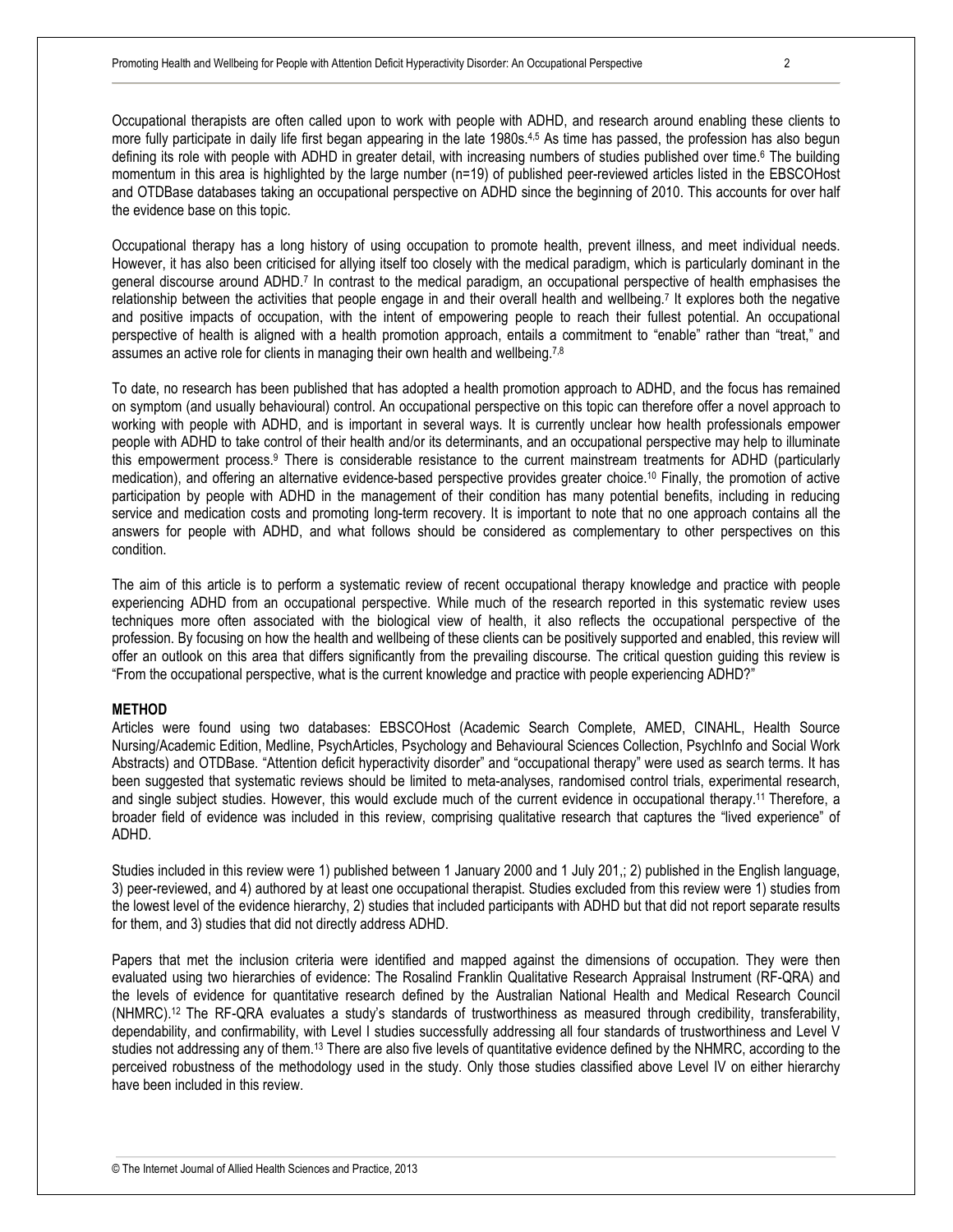# **RESULTS**

Seventy publications were initially identified using the above-mentioned search strategy. Of these, 34 were excluded according to the exclusion criteria, leaving 36 studies for consideration. Quantitative research (and controlled studies in particular) is the dominant form of research methodology used. The amount of published occupational therapy research into ADHD increased rapidly from 2010, and this accounts for over half of the total body of evidence. All but one of the studies focused on children or adolescents, and unless stated otherwise, this is the population referred to throughout this review. A summary of all included articles is provided in Table 1.

| Table 1. Studies Included in this Systematic Review |                                                      |                            |                               |       |                     |                                       |
|-----------------------------------------------------|------------------------------------------------------|----------------------------|-------------------------------|-------|---------------------|---------------------------------------|
| <b>Authors</b>                                      | <b>Method</b>                                        | <b>Sample</b>              |                               |       | Gender              | Level of<br><b>Evidence</b>           |
|                                                     |                                                      | People with<br><b>ADHD</b> | People without<br><b>ADHD</b> | Other |                     |                                       |
| Bart et al.                                         | Cohort                                               | 18                         |                               |       | Mixed               | $\begin{array}{c} \hline \end{array}$ |
| Brossard et al.                                     | Systematic<br>review                                 | N/A                        | N/A                           | N/A   | N/A                 |                                       |
| <b>Cheung &amp; Siu</b>                             | Control                                              | 114                        | 1840                          | 72    | Mixed               | $\mathsf{III}$                        |
| Cordier et al.                                      | Control                                              | 112                        | 238                           |       | Mixed               | $\begin{array}{c} \hline \end{array}$ |
| Cordier et al.                                      | Control                                              | 112                        | 126                           |       | Mixed               | $\begin{array}{c} \hline \end{array}$ |
| Cordier et al.                                      | Control                                              | 105                        | 105                           |       | Mixed               |                                       |
| Cordier et al.                                      | Control                                              | 112                        | 238                           |       | Mixed               | $\overline{\mathbb{I}}$               |
| Cronin                                              | Phenomenology                                        | 22                         |                               | 22    | Female<br>(Mothers) | $\mathbf{I}$                          |
| Engel-Yeger & Ziv-On                                | Control                                              | $\overline{29}$            | 29                            |       | Male                | $\overline{\mathbb{I}}$               |
| Gol & Jarus                                         | Pre/post                                             | $\overline{27}$            | 24                            |       | Mixed               | IV                                    |
| Hahn-Markowitz et al.                               | Pre/post                                             | $\overline{17}$            |                               |       | Mixed               | $\overline{N}$                        |
| Iwanaga et al.                                      | Matched cases                                        | 46                         | 46                            |       | Male                | $\begin{array}{c} \hline \end{array}$ |
| Lane et al.                                         | Control                                              | 39                         | 46                            |       | Mixed               |                                       |
| Lavasani & Stagnitti                                | Control                                              | 26                         | 29                            |       | Mixed               | $\overline{\mathbb{I}}$               |
| Lee et al.                                          | Control                                              | 23                         | 38                            |       | Mixed               |                                       |
| Leipold & Bundy                                     | Control                                              | 25                         | $\overline{25}$               |       | Mixed               | $\overline{\mathbb{I}}$               |
| Linder et al.                                       | Control                                              | 80                         | $\overline{78}$               |       | Mixed               | $\overline{\mathbb{I}}$               |
| Nikharge & Mulgaonkar                               | Pre/post                                             | $\overline{22}$            |                               |       | Mixed               | $\overline{\mathsf{N}}$               |
| Pfeifer et al.                                      | Control                                              | 16                         | 16                            |       | Mixed               | $\begin{array}{c} \hline \end{array}$ |
| Pfeiffer et al.                                     | Randomised<br>control trial                          | 63                         |                               |       | Mixed               | $\mathbf{II}$                         |
| Pollak et al.                                       | Double blind,<br>placebo<br>controlled,<br>crossover | $\overline{27}$            |                               |       | Mixed               | $\ensuremath{\mathsf{II}}$            |
| Poulsen et al.                                      | Control                                              | 20                         |                               |       | Male                |                                       |
| Reynolds et al.                                     | Control                                              | $\overline{24}$            | $\overline{24}$               |       | Mixed               | III                                   |
| Rosenblum et al.                                    | Control                                              | $\overline{12}$            | $\overline{12}$               |       | Mixed               | $\ensuremath{\mathsf{III}}\xspace$    |
| Schilling et al.                                    | ABAB interrupted<br>time series                      | $\overline{3}$             |                               |       | Mixed               | IV                                    |
| Segal                                               | Grounded theory                                      | 17                         |                               |       | Mixed<br>(Families) | $\ensuremath{\mathsf{II}}$            |
| Shaffer et al.                                      | Pre/Post                                             | $\overline{56}$            |                               |       | Males               | $\overline{N}$                        |
| Shen et al.                                         | Control                                              | 15                         | 15                            |       | Male                | Ш                                     |
| Shen, Lee & Chen                                    | Control                                              | $\overline{21}$            | $\overline{21}$               |       | Mixed               |                                       |
| Shimoni et al.*                                     | Control                                              | $\overline{25}$            | $\overline{25}$               |       | Male                | Ш                                     |
| Tsai et al.                                         | Matched cases                                        |                            |                               | 108   | Mixed               | $\parallel \parallel$                 |
| VandenBerg                                          | AB design                                            | 4                          |                               |       | Mixed               | IV                                    |
| Wilkes et al.                                       | Matched cases                                        | $\overline{15}$            | 15 <sup>15</sup>              |       | Mixed               | Ш                                     |
| Wu et al.                                           | Control                                              | 31                         | 30                            |       | Mixed               | Ш                                     |
| Yochman, Ornoy & Parush                             | Control                                              | 49                         |                               |       | Mixed               | $\ensuremath{\mathsf{III}}\xspace$    |

\* This was the only study with adult subjects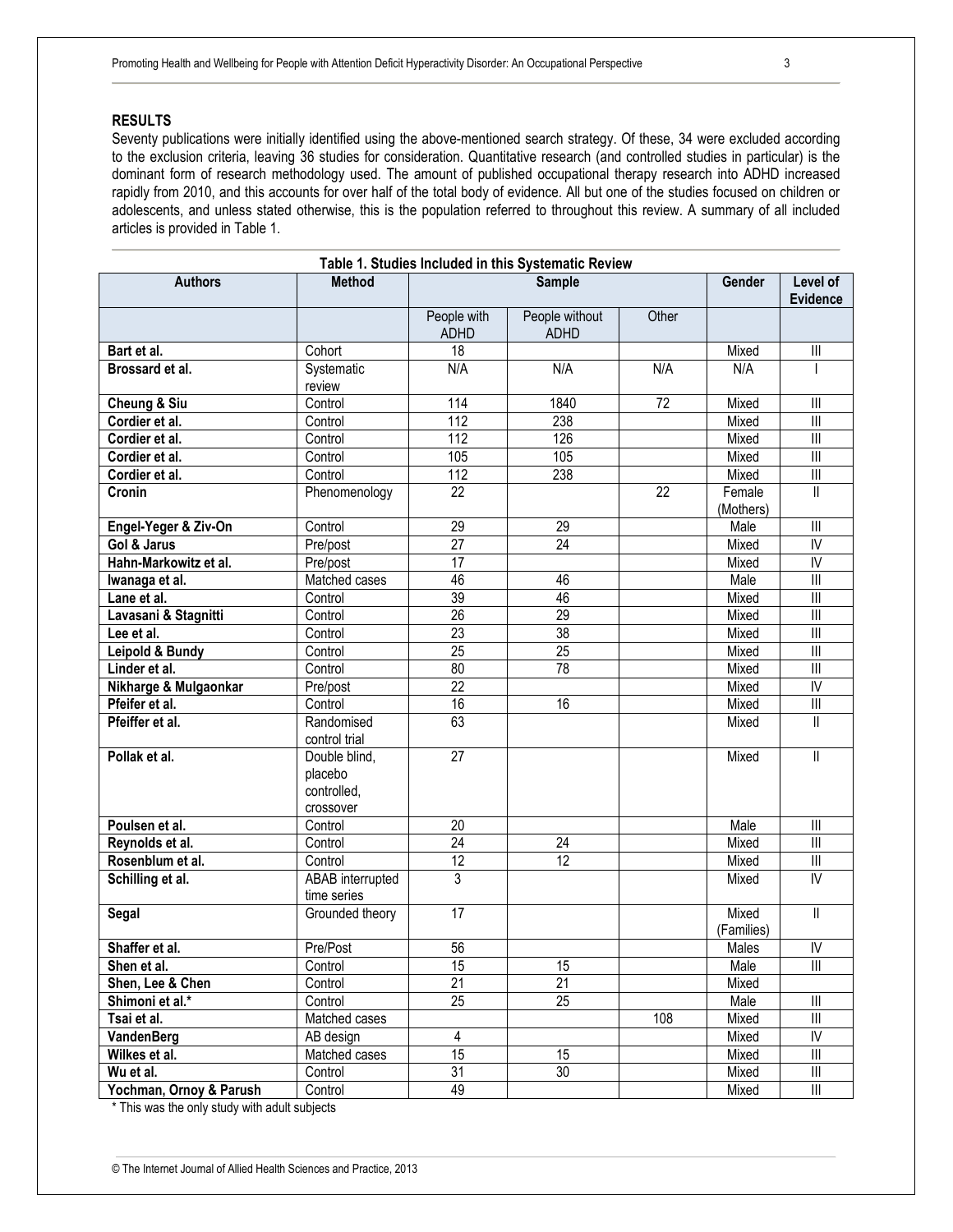Despite the relative homogeneity of methods, five distinct focal points for the occupational perspective on health and wellbeing for people experiencing ADHD were found. These were sensory processing, play, fine motor control, interpersonal relationships and cognitive function.

#### **Sensory Processing**

Sensory processing has been the focus of nine recent studies, which indicates this factor may have an impact on the abilities, capacities and occupational engagement of people with ADHD. Five of these studies indicated that children with ADHD may have different sensory profiles to normally developing children. A range of assessment tools have been used to explore this issue including both the full and short Sensory Profile, the Japanese Version of the Miller Assessment for Preschoolers, the Sensory Over-Responsivity Inventory, and physical measurements of cortisol and electrodermic activity. This range of measures may be reflected in the various sensory processing difficulties that have been identified, including signs of sensory processing disorder, differences in physical recovery from sensory challenges, poorer sensory motor performance (particularly for equilibrium and postural control), poorer general performance, a similar profile to children with autistic spectrum disorders, and high levels of co-morbidity with sensory over-responsivity.<sup>14-17</sup>

Conversely, areas of relative strength have been found in sensory processing for children with ADHD. This group were found to perform within the typical range for taste/smell sensitivity and visual/auditory sensitivity, and also for simple rapid movements and non-motor visual perception.15,16 There is currently contradictory evidence around potential difficulties with auditory processing. Cheung and Siu found that children with ADHD were particularly likely to experience deficits in this area, while Iwanaga et al identified simple auditory memory as an area of better performance.14,15 While both of these studies used controlled designs, the sample of the Iwanaga et al study was all male; this could potentially be an influencing factor.

The potential effect of these sensory difficulties on occupational engagement is highlighted in comparison to other characteristics and abilities. Engel-Yeger and Ziv-On found that children with inattentive ADHD were significantly less likely to prefer recreational activities than were normally developing children or those with the hyperactivity subtype.<sup>16</sup> Correlations were also found between many aspects of the sensory profile and participation preferences, which could relate to the physical environments in which these occupations occur.<sup>16</sup> Lane et al and Reynolds et al found that co-morbid sensory over-responsivity in children with ADHD was related to higher (though not clinically significant) levels of anxiety, and that this may be a moderating factor distinguishing between subtypes of ADHD.17,18 A person with ADHD may therefore have a particular configuration of abilities and capacities that may exert either a positive or negative impact on their health through occupation.

The potential for promoting health and wellbeing by ameliorating and compensating for these differences was addressed in a series of studies that used sensory processing as a medium for intervention. Nikharge and Mulgaonkar reported significant improvements in arousal, somatosensory systems, and praxis following treatment specifically targeting sensory processing.<sup>19</sup> The authors concluded that somatosensory, vestibular, visua, and auditory systems are essential to the performance of people with ADHD, and recommended the use of the Alert Program® as an adjunct treatment (as did Young).<sup>20</sup> The Alert Program® is a self-regulation intervention developed by two American occupational therapists. However, it has not been subjected to research evaluation to date. There are significant gaps in the Nikharge and Mulgaonkar study, with only a very brief description of the intervention and a relatively small sample.<sup>19</sup>

Two studies of specialised seating for people with ADHD have also shown promising results. In one study, therapy balls and regular chairs were used in an alternating pattern in a classroom, with the students' behaviour observed by the researchers and feedback sought from both teachers and students.21 The other form of seating investigated was Disc 'O' Sit seating, which was the subject of a randomised control trial.22 Disc 'O' Sit seating is a round inflatable rubber cushion that is placed on the student's usual chair. After children were randomised to treatment and control groups, they used this seating in the classroom for two weeks. Significant improvements were recorded in both studies for behaviours such as remaining in seats, writing legibly, and attention to tasks. In the therapy ball study, teachers were also found to be supportive of the equipment's use, and all students in the class indicated that they preferred the balls.21 Despite the robust methodology used in the Disc 'O' Sit study, there were several limitations. The participants were identified by teachers as having attention problems using an unvalidated screening tool, and both the pre and post scoring were completed by the same teachers. The evidence around the effectiveness of seating interventions must therefore be interpreted with some caution.

Another piece of equipment that has been the subject of research is weighted vests. An AB design study to assess the effectiveness of weighted vests in a clinical setting recommended weights as close to 5% of the child's total body weight as possible.23 In a school setting, on-task behaviour increased by 18 to 25% in all students, and three of the four participants asked to wear the vest outside the observation periods. This indicates this treatment may be both effective and acceptable to children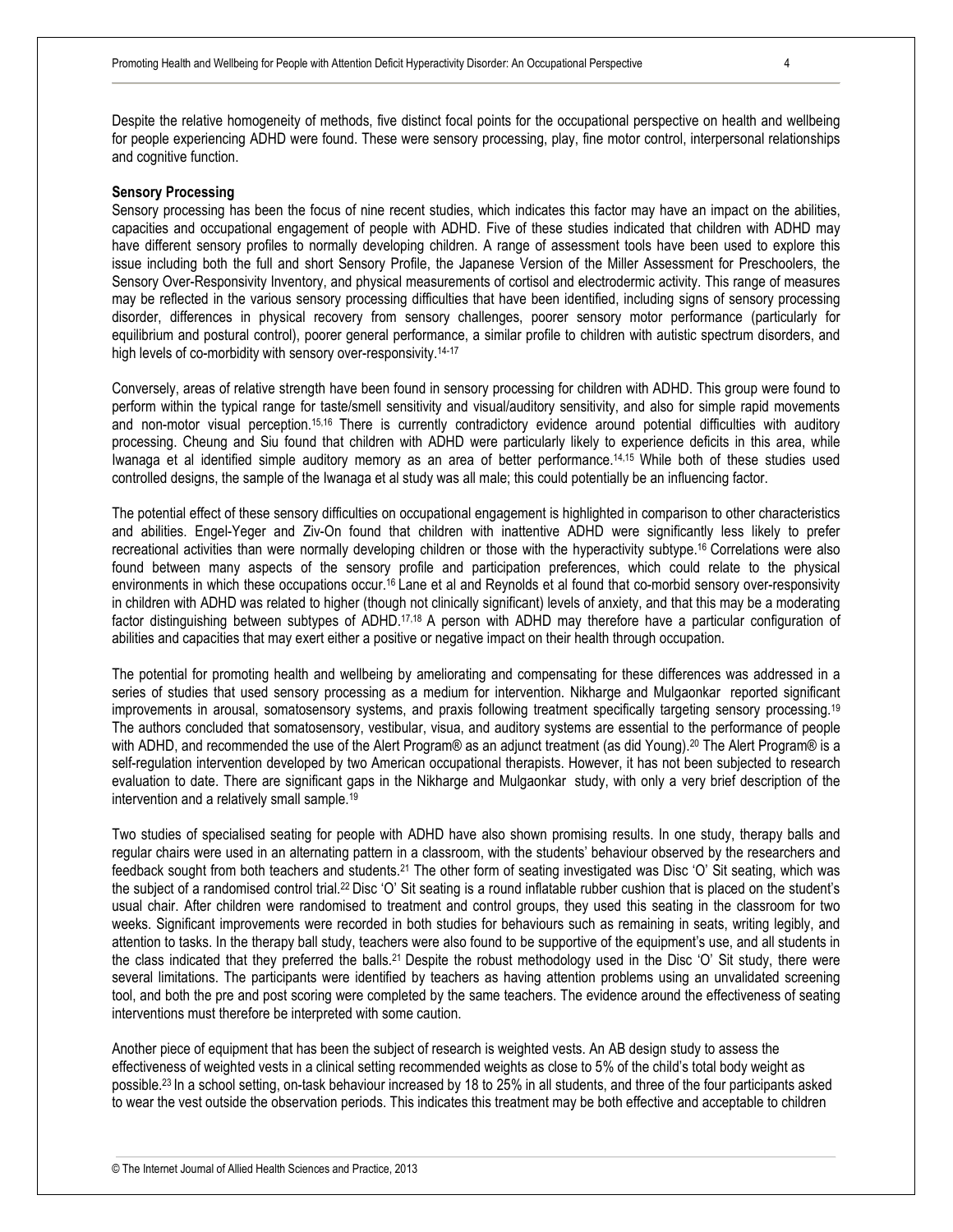#### **Play**

Play is the fundamental occupation of childhood, and eight studies of play were found focusing on the experience of children with ADHD. Once again, these children appear to have a particular configuration of abilities and capacities that influence their experiences of play. Leipold and Bundy revealed that children with ADHD found internal control, intrinsic motivation and framing problematic during play, while Cordier et al found that children with the inattentive subtype of ADHD had significantly more difficulty in concentrating on play than was predicted.24,25 However, the children persisted with activities that they found motivating. Cordier et al also found that overall scores on the Test of Playfulness were lower for children with ADHD, particularly for sharing, support, intensity, skill of social play and skill in responding to cues.<sup>25,26</sup> These children seemed to particularly struggle with the intensity of play interactions and with reading the cues of others in these situations, which the authors attributed to a delay in the development of the ability to decentre.

Strengths in play were also identified in all of these studies. Children with ADHD were found to be good at mischief making, teasing/joking, and clowning, while those with hyperactive/impulsive and combined subtypes are more extroverted, less selfconscious, and more animated.24,27 In one study, they also performed significantly better than typically developing children for negotiating, and sought play interactions just as much as the control group.26 Despite these areas of difference, the last study also found no significant differences between children with ADHD and the control group in outcome measure items specifically related to the primary symptoms of ADHD. These children are therefore able to express themselves through play successfully in some circumstances, albeit in a style of play that may be more rambunctious and active than usual.

The impact of these children's characteristics in play may also affect their playmates. One study investigated the play behaviour of normally developing children while both playing with a normal peer and playing with a child with ADHD.27 While measures were taken to ensure the playmates of the children with ADHD were typically developing, their outcome measures closely resembled those children in terms of lacking empathy. The authors propose this may be due to the dominance of children with ADHD in play, and potentially with a co-morbidity factor, as many of the children chose to play with their siblings.

The abilities and capacities identified above appear to lead children with ADHD to engage in play differently. A model of playbased intervention for children with ADHD was developed, initially based on literature review, but then refined through a controlled study.28 During this development, it was found that the hallmark symptoms of ADHD could affect play but did not account for play ability overall. Cordier et al recommend that play interventions focus on intrinsic motivation and the development of empathy, and that peers and siblings be co-opted to assist with therapy (although the ethical and potentially stigmatising consequences of this are not discussed).28 The model itself links the symptoms of ADHD with elements of playfulness, and suggests a series of play enablers to encourage participation and success. The reframing of this model following empirical research supports its relevance and robustness in relation to clinical practice, as does its easy applicability to practice.

Two further studies have found significant differences in how children with ADHD engage in play. The Children's Play Behaviour Questionnaire was used to investigate the play preferences of children with ADHD and typically developing children from Brazil.<sup>29</sup> Both groups preferred to play with siblings and classmates over parents, but the children with ADHD preferred toys and play activities that could be used alone and were structured with rules. These children also said they preferred to play at school rather than on the street, and chose safer and more boundaried play spaces. Similar findings were highlighted by Shimoni et al, who explored the leisure participation of boys with ADHD using the Children's Assessment of Participation and Enjoyment.30 These boys participated in more formal activities, but expressed significantly less enjoyment of them. These boys also scored significantly lower for participation intensity and engaged in significantly less social, skill-based, and self-improvement activities.

Given its social nature, play is also a key occupation for developing a sense of belonging. In a study into a play intervention, children with ADHD were paired with a normally developing playmate.31 Seven weekly 40-minute sessions were provided, using both video self-modelling and graded therapist modelling. Both groups of children improved in their social play using this intervention, with modelling supported as effective for developing reflection. This indicates that children with ADHD need to first learn skills in reflection and metacognition before they can benefit from interventions that aim to develop their social skills.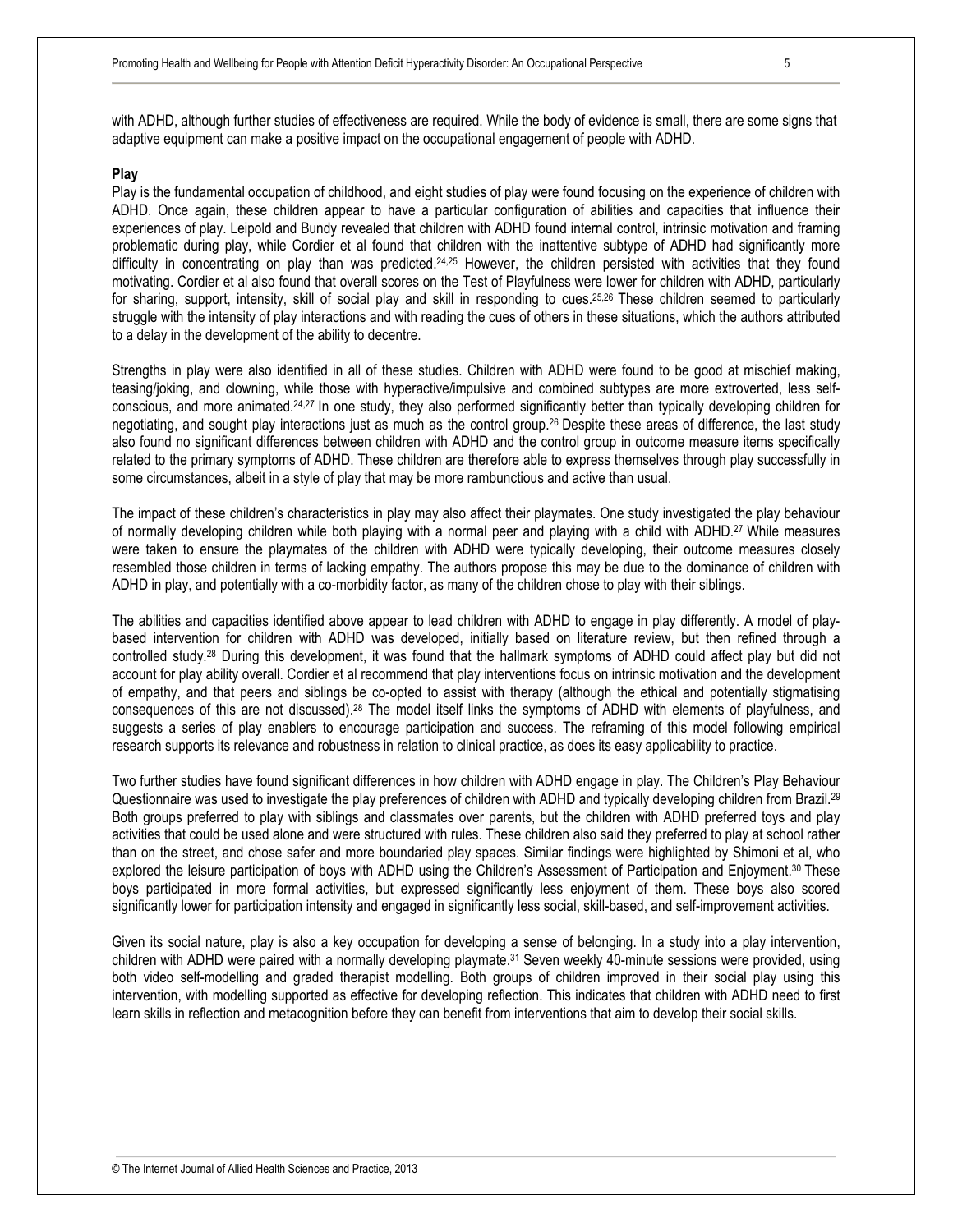#### **Fine Motor Control**

The abilities and capacities of people with ADHD for completing fine motor tasks have been the focus of two studies by occupational therapists. Lavasani and Stagnitti surveyed a range of fine motor skills (such as pencil speed, scissor work, and pegboard activities) and found that children with ADHD performed more poorly than typically developing children on eight of the nine skills assessed.<sup>32</sup> While this study used activities that approximated occupations completed in real life, another study on this topic used a pursuit test with a stylus on a tablet computer.<sup>33</sup> Concerning motor flexibility, it was found that children with ADHD moved and accelerated more quickly, but performed with poorer accuracy and control. This lack of accuracy became even more apparent at higher speeds, although their speeds of movement varied regardless of the speed of the object they were pursuing.

Stimulant medication is currently a widespread treatment for ADHD, and four studies by occupational therapists have relevance to its effect on functional performance. In a study in which none of the participants were on medication, children with ADHD were found to perform differently to normally developing children across a range of fine motor skills.<sup>34</sup> These participants wrote less legibly, spent more time with their pen on the paper, took longer to write, and displayed poorer motor skills and visual-motor integration. These results might be expected in people not taking medication, but the three studies in which participants were taking methylphenidate (Ritalin) also found substantial difficulties with fine motor control. The activities used to assess this included a virtual reality continuous performance test, handwriting, and the items on the Movement Assessment Battery for Children.35-37

Although a positive effect on fine motor control was found in all three studies, these improvements were not sufficient to enable children with ADHD to overcome all of their difficulties with these tasks. Pollak et al found that children evaluated one hour after taking their medication experienced significant improvement in omissions and reaction times, but did not improve on all aspects of performance in comparison to children who had taken a placebo.36 For children with ADHD and co-morbid developmental coordination disorder (DCD), significant improvement was found for aspects of motor control that rely on attention (such as dexterity, ball skills, and dynamic balance). However, their overall performance remained poor, and a clinically significant improvement was found in only one-third of the participants.37 Rosenblum et al found that children with ADHD performed significantly better for general outcome measure scores and "in air" time during a paragraph copying task.<sup>35</sup> However, no significant difference was noted for other aspects of the task (such as speed, spatial arrangement, and legibility), and the treatment group took significantly longer to write than did the control group. Given the quality of these studies (one Level I, two Level III), this evidence can be trusted to guide practice in most cases.

A further study by Shaffer et al focused on the motor regulation of people with ADHD using the Interactive Metronome® computer program.38 This program simulates the action of a musical metronome to indicate the user's temporal accuracy when performing tasks. This training had been shown to be influential on skills beyond motor regulation, and the study by Shaffer et al found improvements in attention, language processing, reading, and parental perception of aggression regulation. Boys of the targeted age were easily engaged in the computer game, but no further research has demonstrated effectiveness for girls or other populations. Collectively, the studies seem to indicate that people with ADHD perform fine motor control activities differently to others, even when the primary symptoms of their disorder are treated by medication.

## **Interpersonal Relationships**

Studies addressing the relationship people with ADHD maintain with others are relevant to both their innate skills and abilities and the ways in which they use them. One study focused on social skill development for children with ADHD using a group training intervention.39 This social group ran for 15 weeks and included a parallel parents group. Using the Assessment of Motor and Processing Skills, the researchers initially found many differences between the children with ADHD in their sample and typically developing children. However, these differences had disappeared by half way through the intervention and were sustained following the completion of the group. Given that this outcome measure also addresses motor skills, it suggests a more general benefit to this form of intervention.

Two further studies focused on the lived experience of the parents of children with ADHD. A study by Segal used grounded theory with families, focusing on the parenting role.40 Mothers were found to do more than one occupation at a time (enfolding), and took some elements of a task out for later performance by either themselves (temporal unfolding) or someone else (unfolding by inclusion). However, the focus in these studies on the parents of children with ADHD exclusively means that it is not possible to discern whether these are unique practices to this group of mothers. Another perspective on mothering children with ADHD was provided by Cronin, who completed a study comparing these mothers' experiences with those of the mothers of children with cystic fibrosis.41 Cronin found that the hidden nature of ADHD presented particular challenges, and that the mothers of children with ADHD were unable to utilise the structured routines and social support available to parents of children with other hidden disabilities. Management of ADHD using specialised routines led to positive self-appraisal, while the emergence of ADHD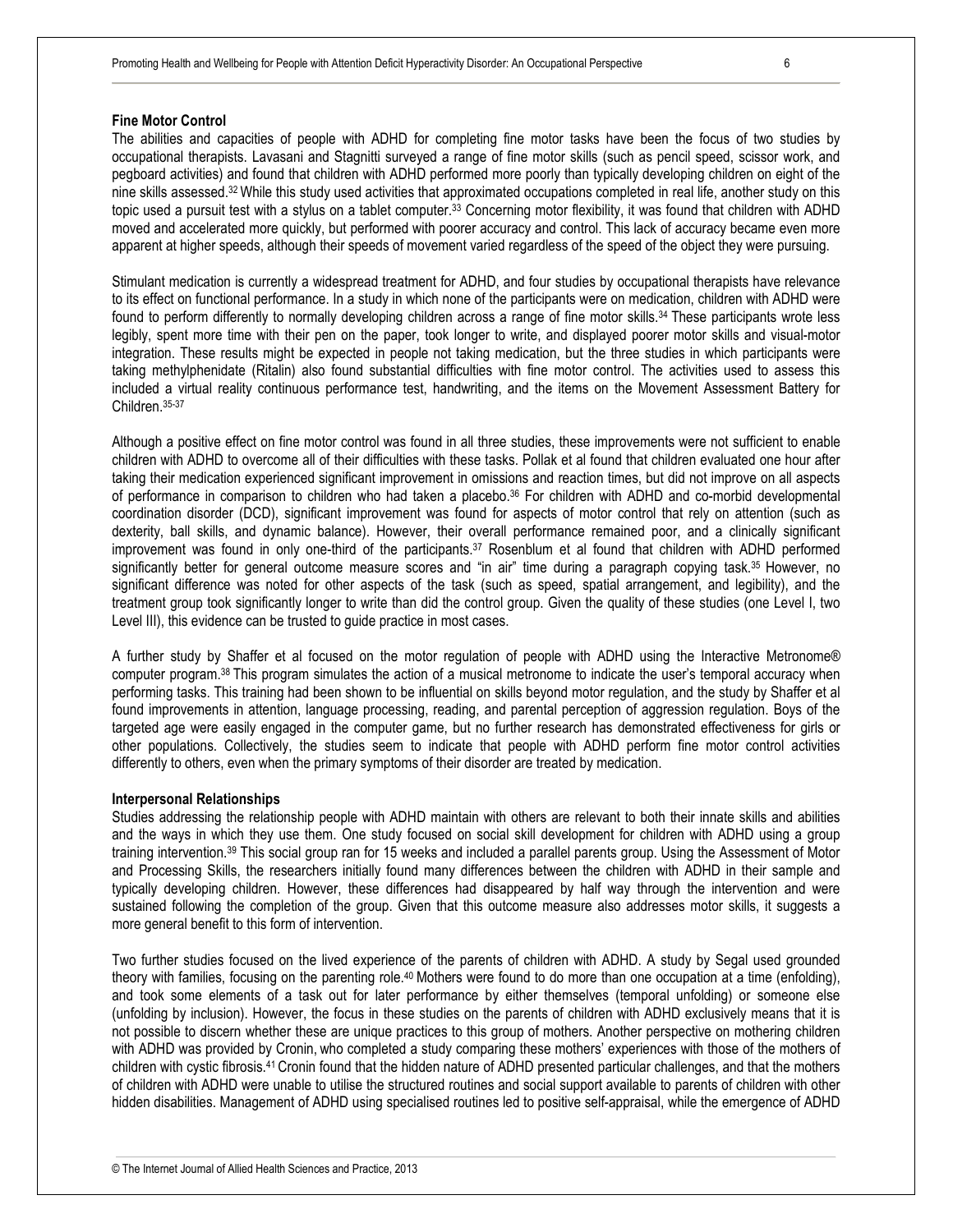through challenging behaviour led to mothers having more negative views of both themselves and their children. Occupational therapists working with these families are advised that recommendation around strategies and routines must be compatible with and customised to the family's situation and routines. Given that both of these studies were Level II, this advice can be trusted to guide practice.

#### **Cognitive Function**

The cognitive function of people with ADHD relates directly to the capacities and abilities that form a part of their identity. While attention deficit is a hallmark of ADHD, very few studies focused on it as a functional problem. Two outcome measures have been tested for psychometric properties that relate to this symptom: the Test of Variables of Attention (TOVA) (visual) and the Hebrew version of the Behavioural Rating Inventory of Executive Functions (BRIEF) assessment.<sup>42,43</sup> Both measures were found to discriminate validly between people with ADHD and those without. The TOVA was also found to have satisfactory internal consistency and convergent validity. Both studies found significant differences in performance between children with ADHD and typically developing children. The TOVA identified poorer performance in all of the areas assessed, while the BRIEF found that working memory scores were highly predictive of the presence of ADHD. Linder et al also found that people with the inattention subtype performed significantly worse for metacognition and global executive function, although executive dysfunction itself only correlates with and does not overlap ADHD.43 Further, Wu et al found that children with ADHD performed significantly worse than typically developing children in response times, which might indicate an initial delay before the rapid movement and acceleration identified in other studies.<sup>42</sup>

One controlled study of inhibition control of a motor response and error processing used a computerised stop signal task.44 While boys with ADHD were similar in skill to the controls for detecting errors, they found it more difficult to evaluate the error consciously and therefore performed less effectively. They also had difficulties with selective attention, inhibitory control, and error processing, suggesting a complex relationship between several different cognitive factors. A lack of rigorous studies into the relationship between neuroimaging findings and motor disturbances in children with ADHD was noted by Brossard-Racine, Majnemer, and Shevell in their systematic review of this topic.<sup>45</sup> The studies that were found all proposed different physical mechanisms; thus, at this time, the most appropriate approach to assessment and treatment remains focusing on clinical manifestations.

None of the four studies cited above has linked its findings to specific occupations or activities. This is relatively unusual in occupational therapy research, and may be a result of the influence of other research traditions within multidisciplinary research teams. However, a Taiwanese study examined the link between inattention and poorer performance of handwriting by focusing on the behavioural aspects of handwriting. Children using Traditional Chinese as their written language were rated by their parents for handwriting and placed into a proficient or non-proficient group according to proficiency in spelling homophones.<sup>46</sup> While there were no differences between those proficient in spelling homophones and those who had difficulties on many of the measures of writing, there was a significant difference in regards to levels of inattention.

The longitudinal aspects of occupational engagement are crucial to the dimension of becoming, as performance over time leads to changes that can move people closer to their hopes and aspirations. An intervention known as Cog-Fun (Cognitive-Functional Treatment) is targeted at developing executive functions in children to assist them to achieve their occupational goals.47 The treatment is administered over 10 weekly sessions of one hour, along with homework to complete with parents at home. This evaluation study found that significant improvements occurred and were maintained on outcomes related to behaviours, planning, and goal setting. Executive dysfunction has been found to be prevalent in boys with ADHD, as described through both parent report and observations of functional performance.48 Shimoni et al advocate for both the child's perceptions and parents' reports to be included in the assessment of executive dysfunction, and argue that both groups should be provided with strategies that assist them to overcome these difficulties in daily life.<sup>48</sup>

The only study in this review to focus on adults with ADHD investigated an office-based hazard perception intervention for male drivers with the condition.49 The intervention was video-based and tailored to the needs of people with ADHD in terms of its instructional aspects and exercises. The control group was only shown the instructional video, and this training was found to improve hazard response times significantly in the treatment group. Adults with ADHD are a group that is underserved by occupational therapists. Nonetheless, this condition often persists past childhood, and the profession does assess and treat functional problems across the lifespan.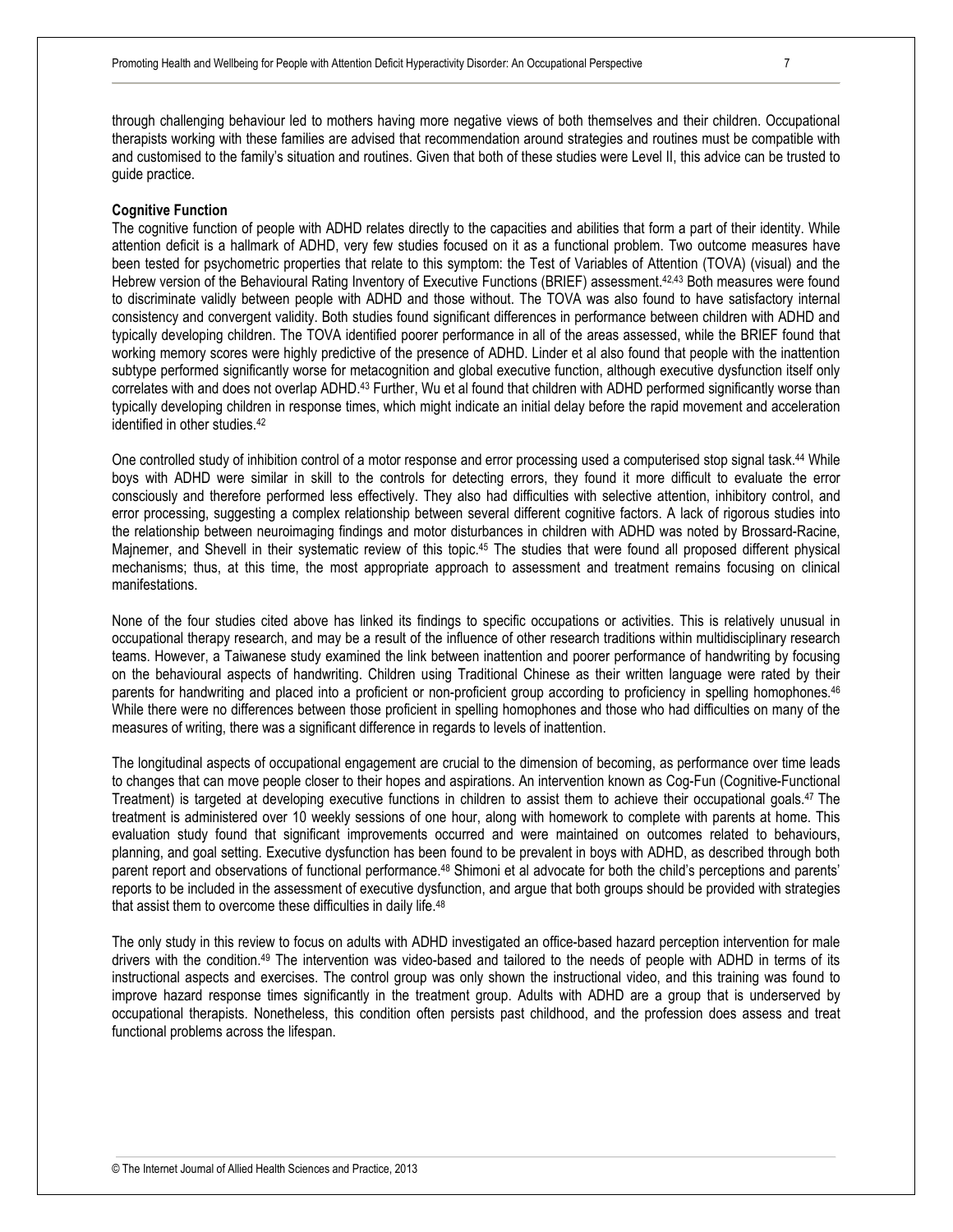# **DISCUSSION**

The results of this review demonstrated that sensory processing, play, fine motor control, interpersonal relationships, and cognitive function are areas of particular interest and expertise for the occupational perspective of health. However, there is a lack of occupational perspective focus in the current body of research in favour of a bio-psycho-social framework in which people (usually children) with ADHD are passive recipients of assessment and treatment. Occupational therapists, as specialists in the occupational perspective on health, tend to see themselves as "enablers" and "advocates" for their client. However, this stance is either yet to be adopted for this group of clients or is not reflected in current literature.

The occupational perspective around knowledge and practice for people living with ADHD has rapidly developed over the past decade and particularly over the past two years. Currently, the best known aspects of occupation for people with ADHD are their innate skills and abilities. It seems relatively clear that people with ADHD experience the world differently than others, and that they have a specific set of abilities and capacities that affect their health through occupation. A number of interventions are being developed to address the functional problems associated with ADHD, and these are showing promise. However, many of these interventions (particularly those based around sensory processing) focus on the ephemeral aspects of occupational engagement. Thus, more longitudinal studies are needed to ensure that the gains made are retained. Deficits in the evidence base for sensory processing and integration have been highlighted by paediatricians.<sup>50</sup> Several studies reviewed here have indicated that a focus on the symptoms of the disorder will not address all of the occupational problems experienced by people with ADHD. A holistic and multi-modal approach might be more effective.

For people with ADHD to achieve their greatest health potential, they must improve their control over the factors (including the occupational factors) that determine their health. While further research is undoubtedly needed, the current evidence suggests that there is potential for offering interventions that provide greater control for these clients over their sensory processing, play behaviours, fine motor control, interpersonal relationships, and cognitive function. Therapeutic interventions, compensatory techniques and environmental modifications that may improve the occupational engagement of people with ADHD are already available, and could be provided to both children and their families from a perspective of education and empowerment.

## **CONCLUSION**

While the evidence presented in this review provides a good basis for the occupational perspective on ADHD in some areas, there are several directions that require further pursuit. Further effectiveness studies using robust methods are recommended along with more qualitative studies that could provide valuable insights, particularly from a client's point of view. Further development of the evidence base through the production of evidence-based guidelines that explicitly encourage a health promotion approach would be useful, although this would require consensus data to be completed due to the many gaps identified. In particular, these guidelines should be multidisciplinary, incorporating all available approaches and explicitly addressing participation and engagement using multiple methods to encompass the array of evidence available.

The contribution of occupational therapy to knowledge and practice with people with ADHD has to date focused on their innate skills and abilities, and to a lesser extent, on their occupational engagement. An understanding of how people with ADHD experience the world has now been gained, and interventions are evolving to enable them to participate in meaningful occupations far more effectively. However, our understandings of how people with ADHD become and belong are still in their infancy. While the evidence base is growing, occupational therapy will not be able to offer comprehensive and holistic evidencebased support for people with ADHD until all dimensions of occupation—including goals and aspirations and social connections—are more fully addressed. Further, an occupational perspective approach that does not equally address all of these dimensions of the occupational determinants of health is unlikely to lead to better occupational engagement for people with ADHD.

## **REFERENCES**

- 1. Polanczyk G, de Lima MS, Horta BL, Biederman J, Rohde LA. The worldwide prevalence of ADHD: a systematic review and metaregression analysis. *Am J Psychiat*. 2007 June;164(6):942–8. [PMID 17541055]
- 2. Diller L, Why the controversy over ADHD won't 'go away'. In: Attention deficit hyperactivity disorder: concepts, controversies, new directions. New York: Informa Healthcare; 2008. p. 323–9.
- 3. Coghill D, Seth S. Do the diagnostic criteria for ADHD need to change? Comments on the preliminary proposals of the DSM-5 ADHD and disruptive behavior disorders committee. *Eur Child Adoles Psy*. 2010 Nov 25;20(2):75–81. [PMID 21107871]
- 4. Burgess PW, Mitchelmore S, Giles GM. Behavioral treatment of attention deficits in mentally impaired subjects. *Am J Occup Ther*. 1987 Aug;41(8):505–509. [PMID 3434602]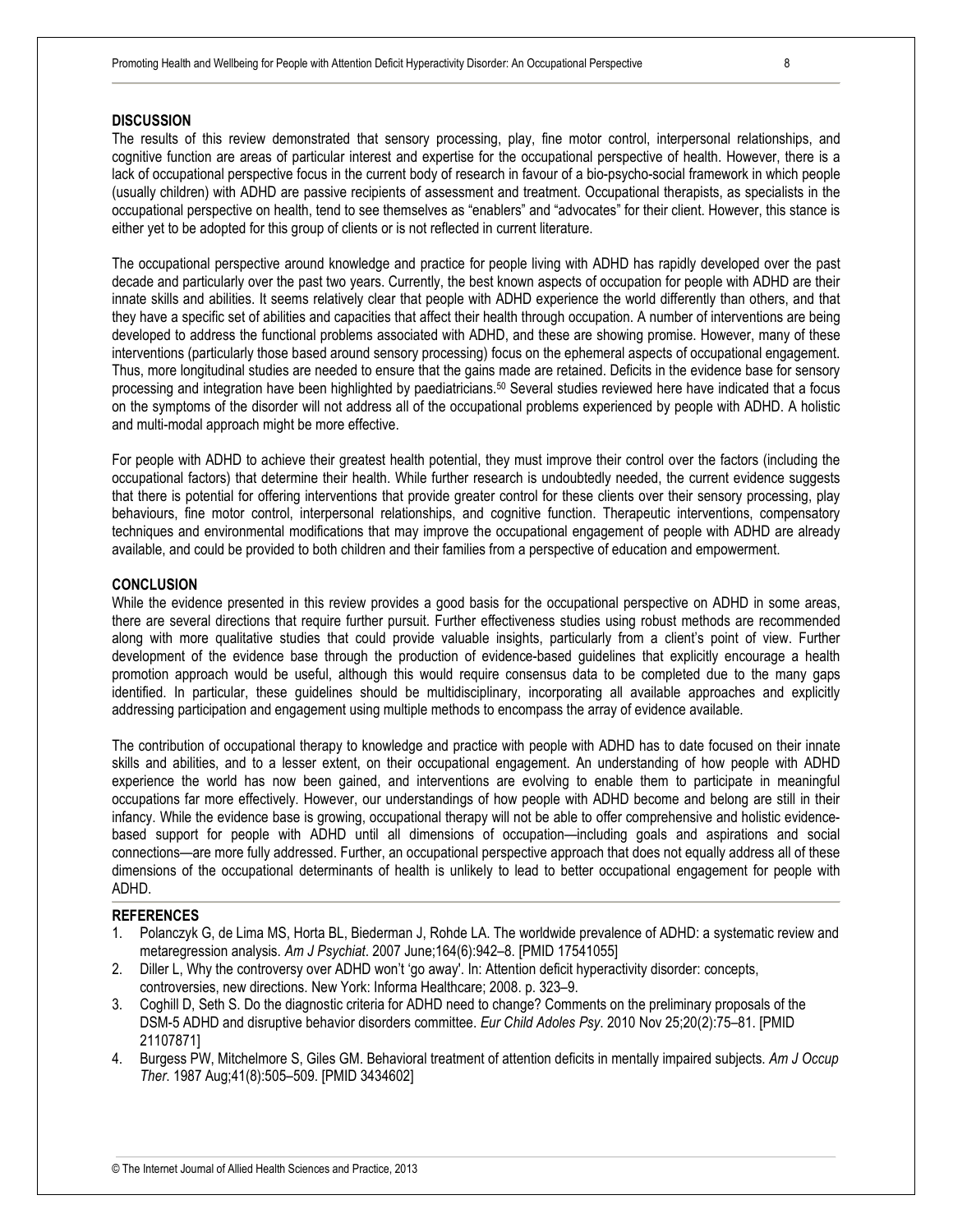- 5. Scholle-Martin S. Application of the Model of Human Occupation: assessment in child and adolescent psychiatry. *Occup Ther Ment Health*. 1987;7:3–22.
- 6. Chu S. Occupational therapy for children with Attention Deficit Hyperactivity Disorder: a survey on the level of involvement and training needs of therapists. *Bri J Occup Ther*. 2003 May;66(5):209–218.
- 7. Wilcock A. An occupational perspective of health. 2nd ed. Thorofare(NJ): SLACK Inc.; 2006.
- 8. Scaffa ME, Reitz SM, Pizzi MA. Occupational therapy in the promotion of health and wellness. Philadelphia: FA Davis Co.; 2010.
- 9. World Health Organisation [Internet]. The Bangkok Charter for health promotion in a globalized world; c2005. [cited 2013 Jun 17]. Available from: http://www.who.int/healthpromotion/conferences/6gchp/bangkok\_charter/en/.
- 10. Malacrida C. Medicalization, ambivalence and social control: mothers' descriptors of educators and ADD/ADHD. *Health*. 2004 Jan;8(2):61–80. [PMID 15018718]
- 11. Taylor C. Evidence-based practice for occupational therapists. Oxford: Blackwell; 2007.
- 12. National Health and Medical Research Council [Internet]. How to use the evidence: assessment and application of scientific evidence; c2000. [cited 2013 Jun 17]. Available from: http://www.nhmrc.gov.au/guidelines/publications/cp69.
- 13. Henderson R, Rheault W. Appraising and incorporating qualitative research in evidence-based practice. *J Phys Ther Educ*. 2004;18(3):35–40.
- 14. Cheung PP, Siu AM. A comparison of patterns of sensory processing in children with and without developmental disabilities. *Res Dev Disabil*. 2009 Nov–Dec;30(6):1468–80. [PMID 19665348]
- 15. Iwanaga R, Ozawa H, Kawasaki C, Tsuchida R. Characteristics of the sensory-motor, verbal and cognitive abilities of preschool boys with attention deficit/hyperactivity disorder combined type. *Psychiat Clin Neuros*. 2006 Feb;60(1):37–45. [PMID 16472357]
- 16. Engel-Yeger B, Ziv-On D. The relationship between sensory processing difficulties and leisure activity preference of children with different types of ADHD. *Res Dev Disabil*. 2011 May–June;32(3):1154–62. [PMID 21324640]
- 17. Lane SJ, Reynolds S, Thacker L. Sensory over-responsivity and ADHD: Differentiating using electrodermal responses, cortisol, and anxiety. *Front Integr Neurosci*. 2010 Mar 29;4(8). [PMID 20556242]
- 18. Reynolds S, Lane SJ, Gennings C. The moderating role of sensory overresponsivity in HPA activity: a pilot study with children diagnosed with ADHD. *J Atten Disord*. 2010 Mar;13(5):468–78. [PMID 19372496]
- 19. Nikharge T, Mulgaonkar KP. Attention deficit hyperactivity disorder: a sensory perspective. *Indian J Occup Ther*. 2002 Aug– Nov;34(2).
- 20. Rodger S. Commentaries: the role of the occupational therapist in attention deficit hyperactivity disorder: a case study. *Int J Ther Rehabil*. 2007;14(10):454–9.
- 21. Schilling DL, Washington K, Billingsley FF, Deitz J. Classroom seating for children with attention deficit hyperactivity disorder. *Am J Occup Ther*. 2003 Sep–Oct;57(5):534–41. [PMID 14527115]
- 22. Pfeiffer B, Henry A, Miller S, Witherell S. Effectiveness of Disc 'O' Sit cushions on attention to task in second-grade students with attention difficulties. *Am J Occup Ther*. 2008 May–June;62(3):274–81 [PMID 18557003]
- 23. VandenBerg NL. The use of a weighted vest to increase on-task behavior in children with attention difficulties. *Am J Occup Ther*. 2001 Nov–Dec;55(6):621–8. [PMID 12959226]
- 24. Leipold EE, Bundy AC. Playfulness in children with attention deficit hyperactivity disorder. *Occup Ther J Res*. 2000 Winter;20(1):61–82.
- 25. Cordier R, Bundy A, Hocking C, Einfeld S. Comparison of the play of children with attention deficit hyperactivity disorder by subtypes. *Aust Occup Ther J*. 2010 Apr;57(2):137–45. [PMID 20854579]
- 26. Cordier R, Bundy A, Hocking C, Einfeld S. Empathy in the play of children with attention deficit hyperactivity disorder. *OTJR-Occup Part Heal*. 2010;30(3):122–32.
- 27. Cordier R, Bundy A, Hocking C, Einfelf S. Playing with a child with ADHD: a focus on the playmates. *Scand J Occup Ther*. 2010 Sep;17(3):191–9. [PMID 19670080]
- 28. Cordier R, Bundy A, Hocking C, Einfelf S. A model for play-based intervention for children with ADHD. *Aust Occup Ther J*. 2009 Oct;56(5):332–40. [PMID 20854539]
- 29. Pfeifer T, Terra LN, dos Santos JL, Stagnitti KE, Panúncio-Pinto MP. Play preference of children with ADHD and typically developing children in Brazil. *Aust Occup Ther J*. 2011 Dec;58(6):419–28. [PMID 22111644]
- 30. Shimoni M, Engel-Yeger B, Tirosh E. Participation in leisure activities among boys with attention deficit hyperactivity disorder. *Res Dev Disabil*. 2010 Nov–Dec;31(6):1234–9. [PMID 20705424]
- 31. Wilkes S, Cordier R, Bundy A, Docking K, Munro N. A play-based intervention for children with ADHD. *Aust Occup Ther J*. 2011 Aug;58(4):231–40.
- 32. Lavasani NM, Stagnitti K. A study on fine motor skills of Iranian children with attention deficit/hyper activity disorder aged from 6 to 11 years. *Occup Ther Int*. 2011 Jun;18(2):106–14. [PMID 21608061]